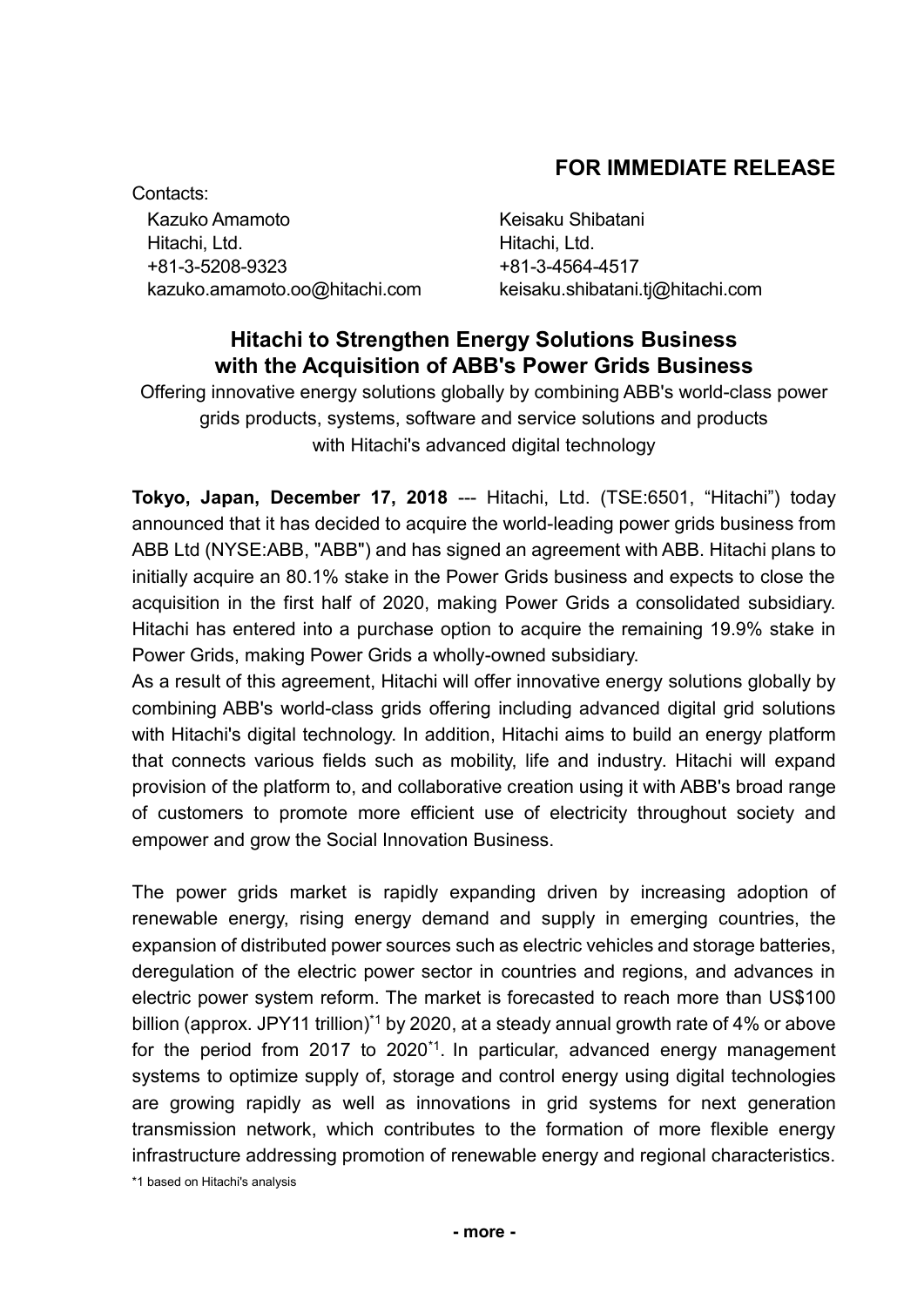ABB's power grids business operates four segments, all of which are global market leaders: "Grid Automation" provides protection control system and remote monitoring control systems to realize grid network stabilization, and management systems for supply and demand electricity market for trading electricity; "Grid Integration" includes digital substation, system integration and service solutions, High Voltage Direct Current (HVDC) systems, and power semiconductors; "High Voltage Products" includes Gas Insulated Switchgear (GIS); and "Transformers" includes power, distribution and transaction transformers for railways.

For example, in the HVDC market expanding with the increased application of renewable energy, ABB has undertaken around 120 HVDC projects representing a total installed capacity of more than 130,000 megawatts, which accounts for about half of the global installed base and possesses the most advanced technologies being able to design and manufacture most key products in-house. Moreover, ABB's power grids business is known for its well-established global customer base in various utilities and industries which include companies operating in railways, natural resources such as oil, and IT as well as major electric power companies. ABB power grids' revenues totaled US\$10.0 billion (approx. JPY1.1 trillion)<sup>\*2</sup> for 2017, and operational EBITA<sup>\*3</sup> was approx. US\$ 1 billion (approx. JPY110.7 billion) for 2017. The division has approx. 100 manufacturing bases, approx. 200 sales locations, and around 36,000 employees globally.

\*2 Calculations based on US\$1 = JPY110.

\*3 Operational EBITA: a key performance indicator used by ABB. See ABB's Form 20-F for details.

In order to accelerate the collaborative creation with customers in the Social Innovation Business, Hitachi, as "an innovation partner for the IoT era" is strengthening solutions utilizing "Lumada"\*4 which has accumulated Hitachi's experience in OT x IT x Products, as well as empowering the formation of global organization and front-line functions. In particular, Hitachi has identified the Power and Energy business as one of the core pillars of the Social Innovation Business which supports building social infrastructures attributing to the realization of the Sustainable Development Goals (SDGs) and a promising society advocated in Society 5.0.

In December 2014\*5 , Hitachi entered into a strategic partnership agreement with ABB and formed a joint venture for HVDC operations in the Japanese market in November 2015\*6 and jointly offers solutions to reform the power systems for domestic electric power companies.

\*4 Hitachi's solution to accelerate digital innovation

<sup>\*5</sup> News release "ABB and Hitachi to form strategic power grid partnership for HVDC in Japan" announced on December 16, 2014. (http://www.hitachi.com/New/cnews/month/2014/12/141216.html)

<sup>\*6</sup> News release "Hitachi ABB HVDC Technologies, Ltd. commences business operations for HVDC in Japan" on October 15, 2015. (http://www.hitachi.com/New/cnews/month/2015/10/151015a.html)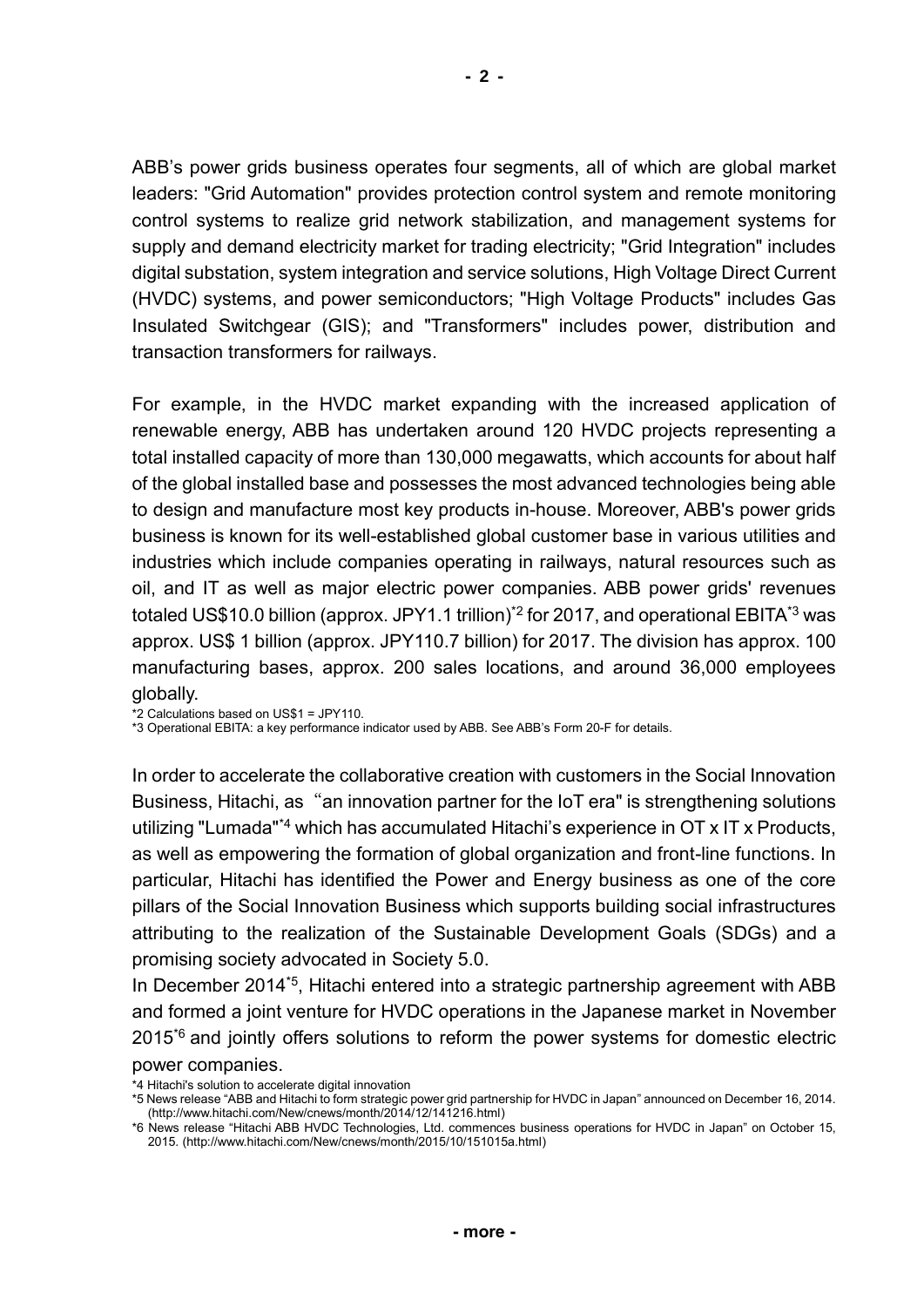With the acquisition of the ABB power grids business, Hitachi will offer innovative energy solutions business globally by combining ABB's world-leading grids solutions and products with Hitachi's digital technology. Furthermore, by building an energy platform to realize more efficient use of electricity throughout society, Hitachi aims at expanding its Social Innovation Business not only in the Power and Energy area, but also in areas such as mobility (railways and electric vehicles etc.), life (smart-city and buildings etc.) and industry (manufacturing facilities and plants etc.), and at providing a wide range of customers with innovative energy solutions.

Toshiaki Higashihara, President & CEO of Hitachi, Ltd., said: "Today's agreement between ABB and Hitachi is a significant turning point in the global power and energy markets at a time when digital technology is fundamentally changing our society and the pattern of energy demand and supply is diversifying. Hitachi will combine ABB's strengths in the power grids business with our digital technology to build an energy platform that contributes to innovating the energy business. This creates further innovation for business fields such as life and industry and helps us address society's issues and improve quality of life"

Ulrich Spiesshofer, CEO of ABB, said: "The combination of ABB's power grids business with Hitachi positions power grids business for a successful long-term future as a globally leading infrastructure business. We crystallize the value we have built through the transformation of the last years and focus new ABB on digital industries. ABB's power grids business will strengthen Hitachi as global leader in energy infrastructure and Hitachi will strengthen the position of ABB's power grids business as a global leader. Our shareholders will directly benefit through the return of the proceeds of the divestment. Building on our existing partnership announced in 2014, the initial joint venture will provide continuity for customers and our global team"

Hitachi and ABB agreed to the enterprise value of the company operating power grids business separated from ABB as US\$11 billion. The purchase price of 80.1% stake is expected to be approx. US\$6.4 billion (approx. JPY704.0 billion) after deducting debt like item from the enterprise value. The final price will be determined after customary adjustments for net working capital and net debt based on the actual amounts at the closing date.

For the transaction, Hitachi has been assisted by UBS as sole lead financial advisor, and Goldman Sachs Japan Co., Ltd. as financial advisor.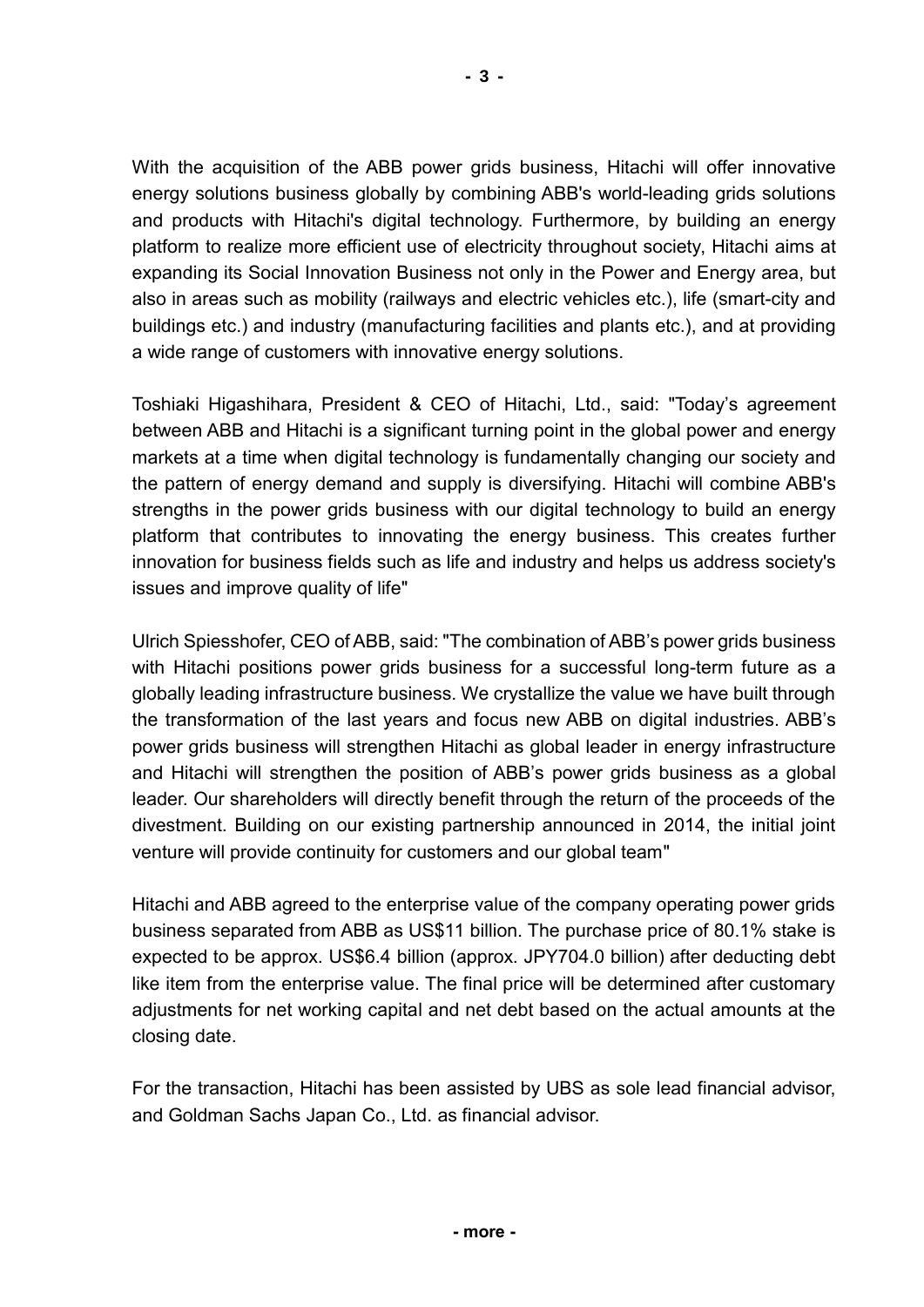**Overview of ABB Ltd**

| Name                                            | <b>ABB Ltd</b>                                 |                                             |  |  |  |
|-------------------------------------------------|------------------------------------------------|---------------------------------------------|--|--|--|
| <b>Head Office</b>                              | Swiss Confederation, Zurich                    |                                             |  |  |  |
| Title and name of<br>representative             | <b>Ulrich Spiesshofer</b><br><b>CEO</b>        |                                             |  |  |  |
| Description of business                         | Electrification Products, Robotics and Motion, |                                             |  |  |  |
|                                                 | <b>Industrial Automation, Power Grids</b>      |                                             |  |  |  |
| Establishment date                              | January 5 1988 (founded: 1883)                 |                                             |  |  |  |
| Capital                                         | US\$188 mn                                     |                                             |  |  |  |
| <b>Total equity</b>                             | US\$15.4 bn                                    |                                             |  |  |  |
| <b>Total assets</b>                             | US\$43.3 bn                                    |                                             |  |  |  |
| Major shareholders and<br>ratio of shareholding | Investor AB: 10.7%                             |                                             |  |  |  |
|                                                 | Cevian Capital: 5.3%                           |                                             |  |  |  |
|                                                 | BlackRock: 3.4%                                |                                             |  |  |  |
| Relationship between<br>Hitachi and ABB Ltd     | Capital                                        | None                                        |  |  |  |
|                                                 | relationship                                   |                                             |  |  |  |
|                                                 | Personnel                                      |                                             |  |  |  |
|                                                 | relationship                                   | None                                        |  |  |  |
|                                                 | Transaction                                    | Hitachi has a software purchasing agreement |  |  |  |
|                                                 | relationship                                   | with ABB.                                   |  |  |  |
|                                                 | Status as                                      | None                                        |  |  |  |
|                                                 | related party                                  |                                             |  |  |  |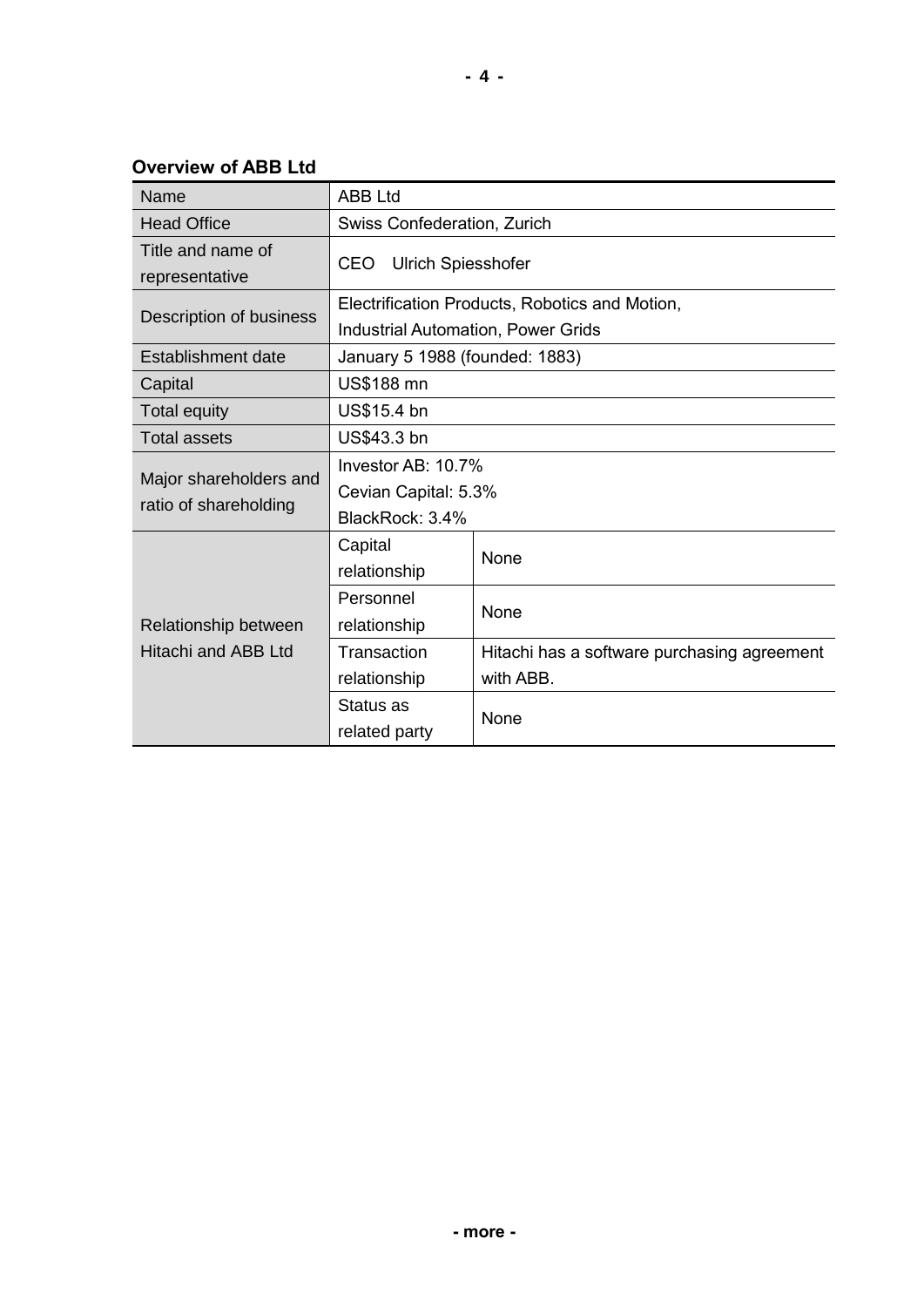| Name                                               | Not yet determined                                                                                       |                    |  |  |  |
|----------------------------------------------------|----------------------------------------------------------------------------------------------------------|--------------------|--|--|--|
| Location                                           | Swiss Confederation, Zurich                                                                              |                    |  |  |  |
| Title and name of<br>representative                | Not yet determined                                                                                       |                    |  |  |  |
| Description of business                            | Design, manufacturing and sale of power grid products and<br>systems, software and service solutions     |                    |  |  |  |
| Number of<br>manufacturing sites                   | Not yet determined<br>Current manufacturing sites number of ABB's power grids<br>business is approx. 100 |                    |  |  |  |
| Number of<br>sales sites                           | Not yet determined<br>Current sales sites number of ABB's power grids business is<br>approx. 200         |                    |  |  |  |
| Capital                                            | Not yet determined                                                                                       |                    |  |  |  |
| <b>Establishment date</b>                          | Not yet determined                                                                                       |                    |  |  |  |
| Major shareholders and<br>ratio of shareholding    | ABB 100%                                                                                                 |                    |  |  |  |
| Relationship between<br>Hitachi and the<br>company | Capital<br>relationship                                                                                  | None               |  |  |  |
|                                                    | Personnel<br>relationship                                                                                | Not yet determined |  |  |  |
|                                                    | Transaction<br>relationship                                                                              | Not yet determined |  |  |  |
| Number of employees                                | Not yet determined<br>Current employee number of ABB's power grids business is<br>approx. 36,000         |                    |  |  |  |

**Overview of the company operating power grids business to be acquired**

## **Financial conditions and business results for recent years of ABB's Power Grids Division\*7**

 (US\$mn) Fiscal year-end  $\vert$  Dec 2016  $\vert$  Dec 2017 Total assets - 8,387 Total revenues 10,028 Income from operations | and 845 | and 875 Operational EBITA 1,011 1,027

\*7 These numbers are provided by ABB, and might be different depending on actual curve out business areas.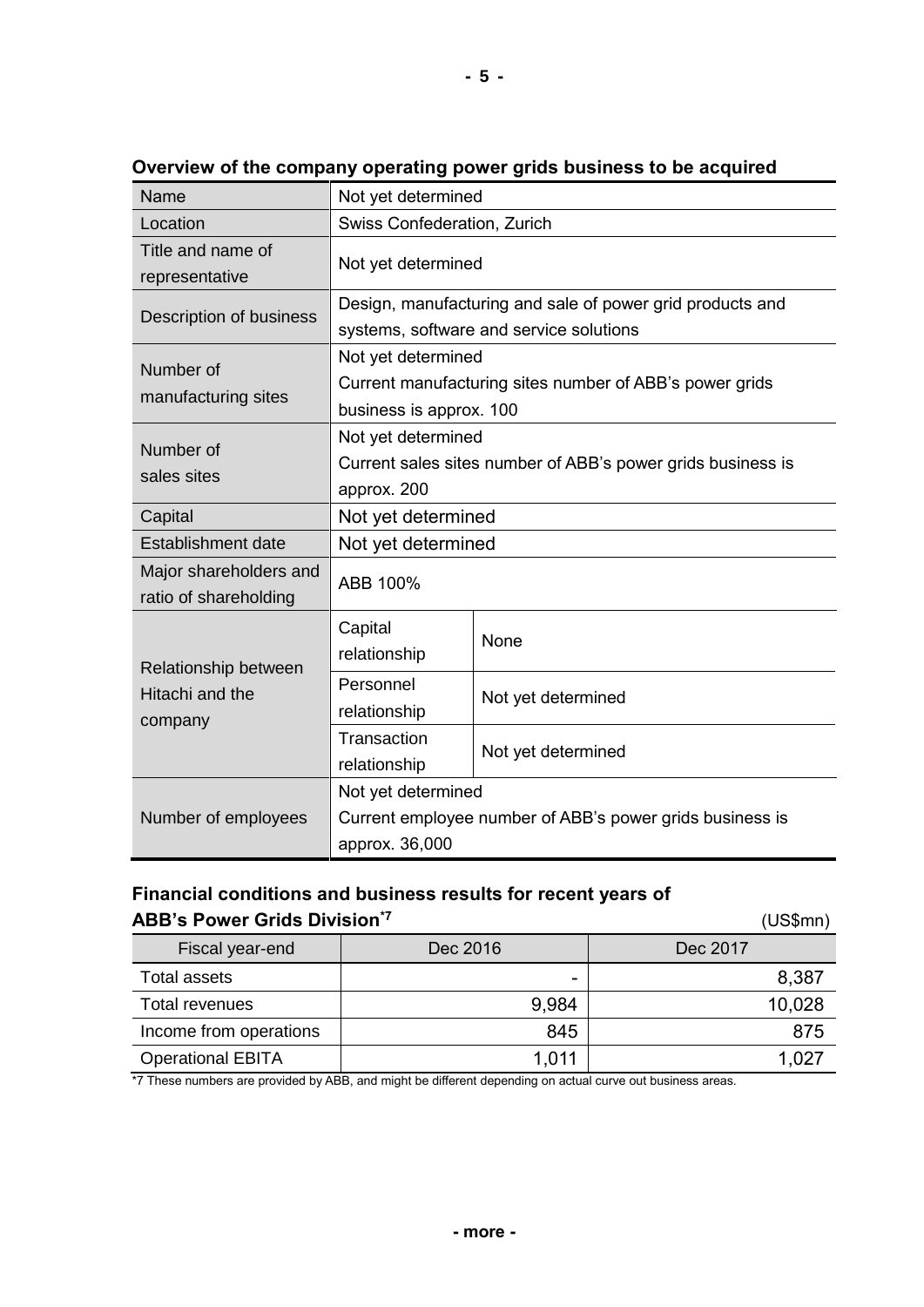#### **Schedule**

| Signing of the<br>agreement       | December 17, 2018                   |
|-----------------------------------|-------------------------------------|
| Closing date of stock<br>purchase | In the first half, 2020 (Tentative) |

### **Shares acquired, shares owned before and after acquisition and acquisition price**

| Shares owned before<br>the acquisition | $0 \;$ share                                                                                                                                                                        |
|----------------------------------------|-------------------------------------------------------------------------------------------------------------------------------------------------------------------------------------|
| Shares acquired                        | Not yet determined (planned to acquire 80.1% stake)                                                                                                                                 |
| <b>Acquisition price</b>               | Share purchase price: Approx. JPY 704.0 billion <sup>*8</sup><br>Advisory fee etc. (estimated amount):<br>Approx. JPY10.0 billion <sup>*9</sup><br>Total: Approx. JPY 714.0 billion |
| Shares owned after the<br>acquisition  | Not yet determined                                                                                                                                                                  |

\*8 Share purchase price here indicates the expected purchase price of 80.1% stake of the company operating power grids business separated from ABB. The final price will be determined after customary adjustments for net working capital and net debt based on the actual amounts at the closing date.

\*9 Current estimated amount.

### **Outlook**

No impact is expected on the consolidated business results for the fiscal year ending March 31, 2019.

(Reference) Consolidated financial forecasts for the year ending March 31, 2019 (announced on October. 26, 2018) and consolidated financial results for the previous fiscal year

(JPYmn)

|                                                                                               | Revenues  | Adjusted<br>operating<br>income <sup>*10</sup> | Income from<br>continuing<br>operations,<br>before income<br>taxes | Net income | Net income<br>attributable to<br>Hitachi, Ltd.<br>stockholders |
|-----------------------------------------------------------------------------------------------|-----------|------------------------------------------------|--------------------------------------------------------------------|------------|----------------------------------------------------------------|
| Forecasts for<br>Fiscal 2018<br>(Year ending<br>March 31, 2019)                               | 9,400,000 | 750,000                                        | 735,000                                                            | 530,000    | 400.000                                                        |
| Consolidated<br><b>Operating Results</b><br>for Fiscal 2017<br>(Year ended<br>March 31, 2018) | 9,368,614 | 714,630                                        | 638,646                                                            | 490,918    | 362,988                                                        |

\*10 Adjusted operating income is presented as revenues less cost of sales as well as selling, general and administrative expenses.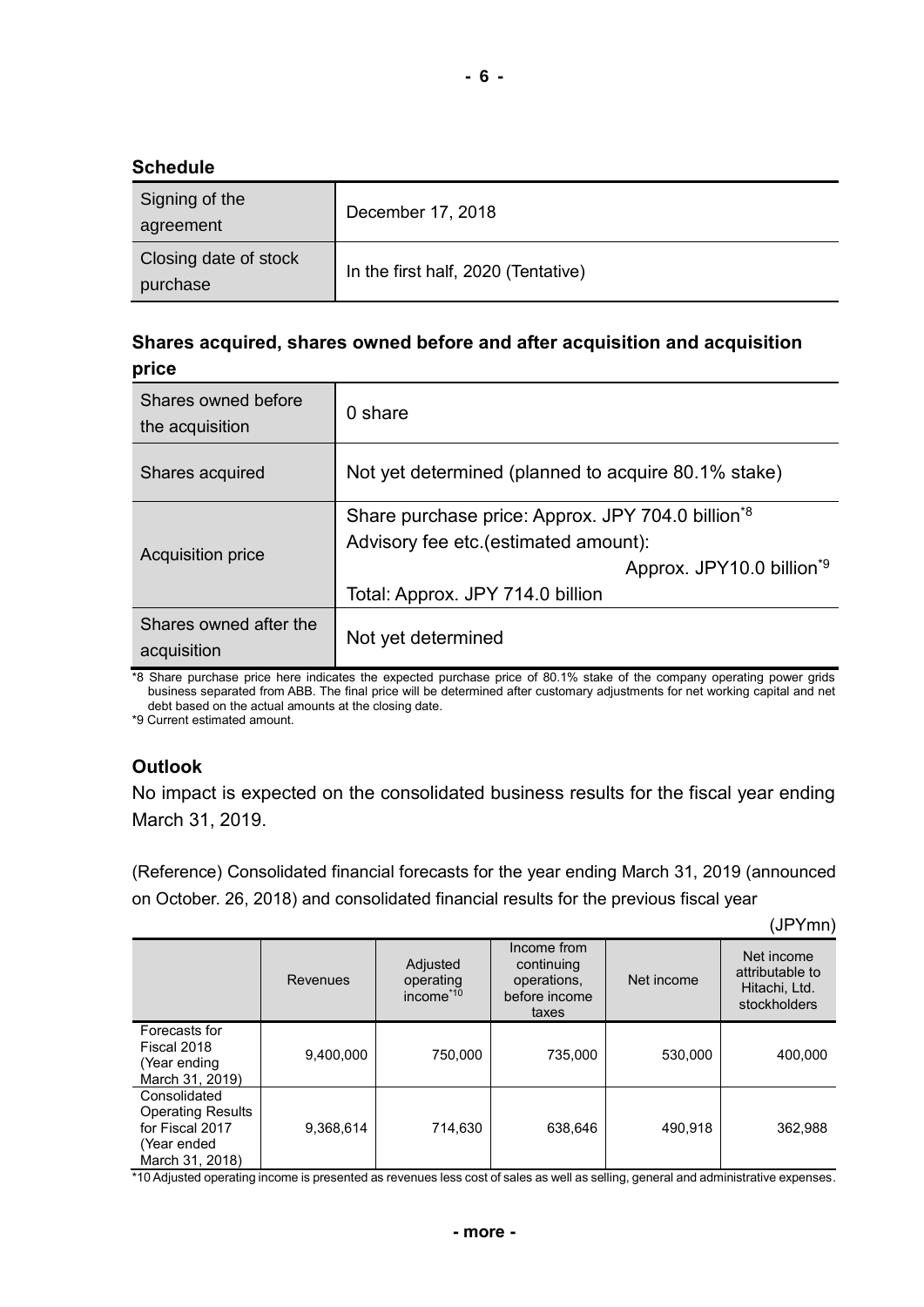#### **About Hitachi, Ltd.**

Hitachi, Ltd. (TSE: 6501), headquartered in Tokyo, Japan, delivers innovations that answer society's challenges, combining its operational technology, information technology, and products/systems. The company's consolidated revenues for fiscal 2017 (ended March 31, 2018) totaled JPY9.3 trillion (US\$88.4 billion). The Hitachi Group is an innovation partner for the IoT era, and it has approximately 307,000 employees worldwide. Through collaborative creation with customers, Hitachi is deploying Social Innovation Business using digital technologies in a broad range of sectors, including Power/Energy, Industry/Distribution/Water, Urban Development, and Finance/Social Infrastructure/Healthcare. For more information on Hitachi, please visit the company's website at http://www.hitachi.com.

#### **Cautionary Statement**

Certain statements found in this document may constitute "forward-looking statements" as defined in the U.S. Private Securities Litigation Reform Act of 1995. Such "forward-looking statements" reflect management's current views with respect to certain future events and financial performance and include any statement that does not directly relate to any historical or current fact. Words such as "anticipate," "believe," "expect," "estimate," "forecast," "intend," "plan," "project" and similar expressions which indicate future events and trends may identify "forwardlooking statements." Such statements are based on currently available information and are subject to various risks and uncertainties that could cause actual results to differ materially from those projected or implied in the "forward-looking statements" and from historical trends. Certain "forward-looking statements" are based upon current assumptions of future events which may not prove to be accurate. Undue reliance should not be placed on "forward-looking statements," as such statements speak only as of the date of this document.

Factors that could cause actual results to differ materially from those projected or implied in any "forward-looking statement" and from historical trends include, but are not limited to:

- economic conditions, including consumer spending and plant and equipment investment in Hitachi's major markets, particularly Japan, Asia, the United States and Europe, as well as levels of demand in the major industrial sectors Hitachi serves;
- exchange rate fluctuations of the yen against other currencies in which Hitachi makes significant sales or in which Hitachi's assets and liabilities are denominated;
- uncertainty as to Hitachi's ability to access, or access on favorable terms, liquidity or longterm financing;
- uncertainty as to general market price levels for equity securities, declines in which may require Hitachi to write down equity securities that it holds;
- fluctuations in the price of raw materials including, without limitation, petroleum and other materials, such as copper, steel, aluminum, synthetic resins, rare metals and rare-earth minerals, or shortages of materials, parts and components;
- the possibility of cost fluctuations during the lifetime of, or cancellation of, long-term contracts for which Hitachi uses the percentage-of-completion method to recognize revenue from sales;
- credit conditions of Hitachi's customers and suppliers;
- fluctuations in product demand and industry capacity;